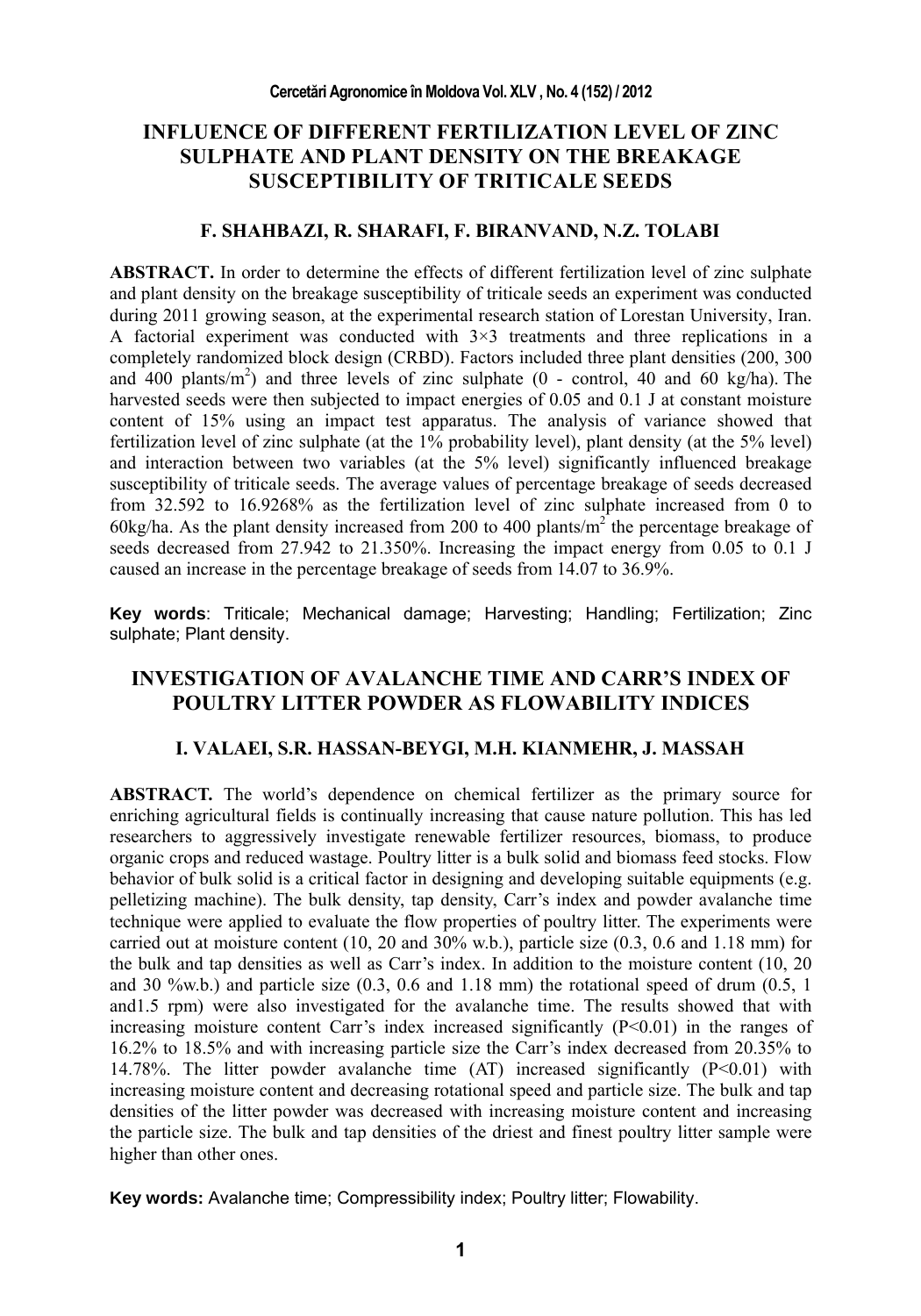## **SOIL EROSION AND CONSERVATION MEASURES IN MOLDAVIAN PLATEAU**

# **C. AILINCĂI, G. JITĂREANU, D. BUCUR, Despina AILINCĂI**

**ABSTRACT.** The long-term experiments carried out at the Agricultural Research Station of Podu-Iloaiei, Iaşi County, Romania, tried to establish some fertilization systems for getting efficient yield increases, which maintain or increase the content of organic carbon from soil. These trials were set up on a 16% slope field, with a cambic Chernozem soil, which has a clayey-loam texture, a neuter to weakly acid response and a mean supply in nutrients. Analyzes performed on soil profiles after 44 years, on land with a slope of 16% and slope length of 310 m, shows that the entire length of slope soil fertility were very different, being influenced by processes of erosion and silting. Soil organic carbon, the depth of 0-20 cm, was between 45.94 t / ha, the foot slope and 27.45 t / ha in the mid-slope area with strong erosion. From the results obtained on erosion in different crop rotations, we have found out that in 16% slope fields from the Moldavian Plateau, soil losses by erosion were diminished below the allowable limit of 3-4 t/ha/year only in case of 4 year-crop rotations with two reserve fields, cultivated with legumes and perennial grasses, which protect soil. Annual soil losses by erosion, registered during the last 30 years, in the Moldavian Plateau, were between 0.246 t/ha in perennial grasses, on the second year of vegetation, and 8.976 t/ha in sunflower. The fertilization of wheat and maize crops at the rate of  $N_{80}P_{80} + 60$  t/ha manure has determined the increase with 5.5 t/ha (7.8%) in the content of organic carbon from soil, as compared to the rate of  $N_{140}P_{100}$ .

**Key words:** Soil erosion; Long-term fertilization; Organic carbon.

**REZUMAT. Eroziunea solului şi măsuri de conservare în Podişul Moldovei.** Cercetările de lungă durată, efectuate la Stațiunea de Cercetări Agricole Podu-Iloaiei, județul Iași, au urmarit stabilirea unor sisteme de fertilizare pentru a obține creșteri eficiente de producție și care mențin sau sporesc conținutul de carbon organic din sol. Aceste studii au fost stabilite pe un teren cu panta de 16%, cu un sol cernoziom cambic, care are o textură luto-argiloasă, un pH neutru spre slab acid si o aprovizionare mijlocie în substante nutritive. Analizele efectuate pe profilurile de sol după 44 de ani, pe un teren cu panta de 16% şi lungimea versantului de 310 m, arată că, pe întreaga lungime a versantului, solurile au fertilitate foarte diferită, fiind influentate de procese de eroziune și colmatare. Cantitatea de carbon organic din sol, pe adancimea de 0-20 cm, a fost cuprinsă între 45.94 t / ha la baza pantei şi 27.45 t/ha la mijlocul pantei, în zona cu eroziune puternică. Din rezultatele obtinute privind eroziunea la diferite asolamente s-a constatat că, în condiţiile terenurilor cu panta de 16% din Podişul Moldovei, reducerea pierderilor de sol prin eroziune sub limita "tolerabilă" de 3-4 t/ha/an se realizează numai în cazul asolamentelor de 4 ani, cu două sole săritoare cu leguminoase şi graminee perene, care protejează mai bine solul. Pierderile anuale de sol prin eroziune, înregistrate în ultimii 30 de ani în Podişul Moldovei, au fost cuprinse între 0.246 t / ha la ierburi perene, în al doilea an de vegetație, și  $8.976$  t / ha la floarea-soarelui. Fertilizarea culturilor de grâu și porumb, la rata de N<sub>80</sub>P<sub>80</sub> + 60 t / ha gunoi de grajd, a determinat creșterea cu 5,5 t / ha (7,8%) în conținutul de carbon organic din sol, în comparație cu rata de  $N_{140}P_{100}$ .

**Cuvinte cheie:** eroziunea solului; fertilizare de lungă durată; carbon organic.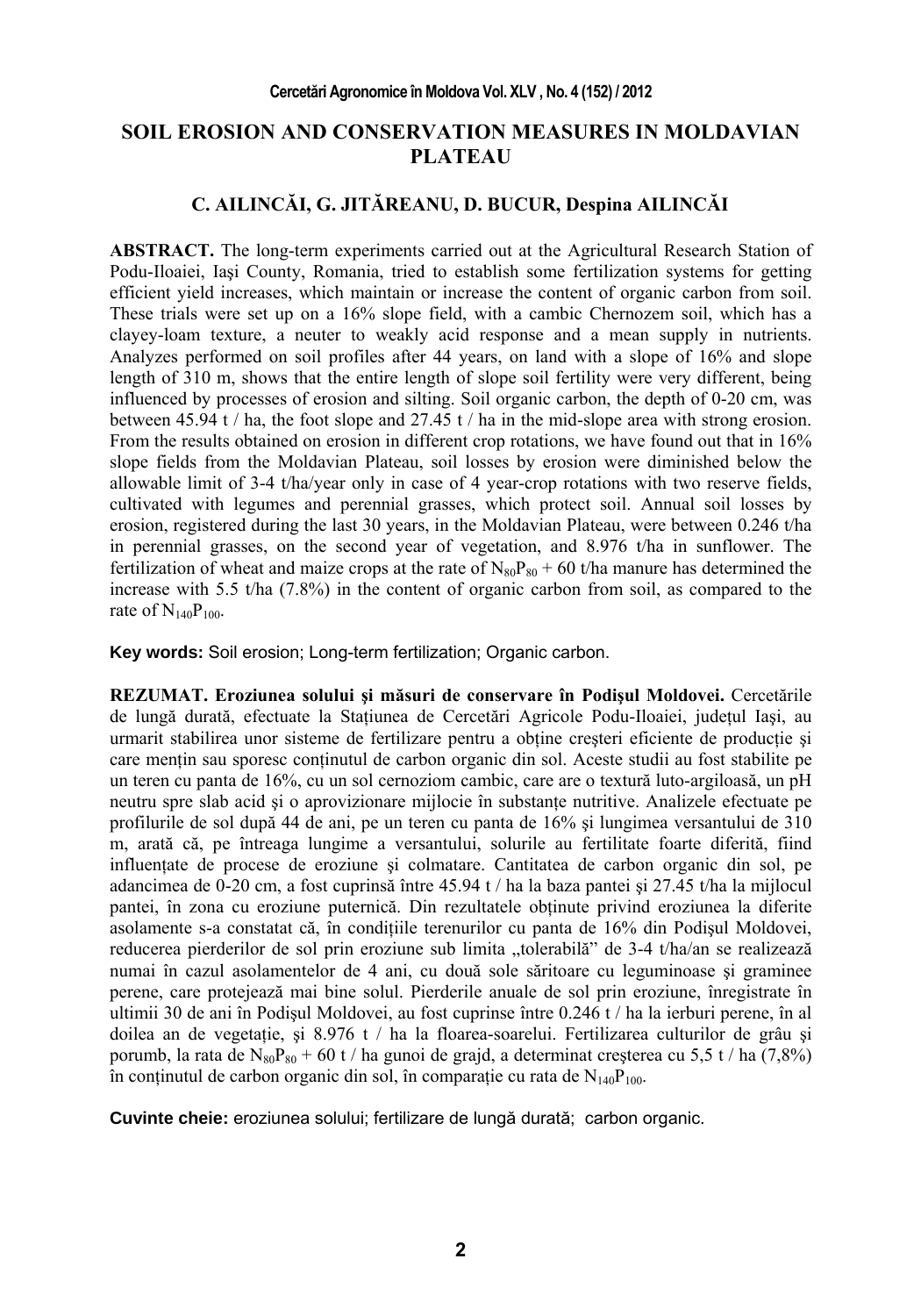# **NATURAL OCCURENCE OF DEOXYNIVALENOL AND OCHRATOXIN A IN CONVENTIONAL MAIZE HYBRIDS AND THEIR BIOSAFETY COMPARED WITH GM EQUIVALENTS**

#### **S.A. MUHAMMAD**

**ABSTRACT.** Familiarity based approval of the newly developed GM cereal events is based upon the stable and safe consumption of conventional grains. The level of concentrations of mycotoxins and biomolecules establishes the criteria for pre-market evaluation of genetically modified cereals e.g. MON 810 maize. The objective of the present study was to comparatively evaluate food biosafety of the conventional and GM maize. Grain samples from the harvest lot of 10 maize hybrids in the year 2011 were collected arbitrarily. Well ground and homogenized samples were analysed for the deoxynivalenol (DON) and ochratoxin A (OTA) mycotoxins. Contamination rates and levels of DON and OTA were low and did not exceed the maximum levels, indicating their possible safe use as food and feed under the EC regulation 1881/2006.The samples were further analysed for the possible effect of mycotoxin concentration upon that of starch and proteins. The study reveals the absence of any negative impact of the presence of mycotoxins upon these biomolecules as their concentrations lie within the normal range. A comparative review of data for the mycotoxins in conventional maize grains invalidate the argument from the producers of GM maize hybrids that conventional hybrids are inferior for food biosafety with respect to mycotoxins.

**Key words:** Conventional maize; Deoxynivalenol; Ochratoxin A; Food biosafety.

**REZUMAT. Frecvenţa naturală a deoxinivalenolului şi a ochratoxinei A în hibrizii convenţionali de porumb şi biosecuritatea acestora, comparativ cu echivalente modificate genetic.** Aprobarea apariţiei de noi cereale modificate genetic (MG) pe baza conceptului de familiaritate se bazează pe consumul stabil și sigur al cerealelor conventionale. Nivelul concentratiilor de micotoxine si biomolecule stabileste criteriile de evaluare a cerealelor modificate genetic înainte de comercializarea acestora, de exemplu, apariția porumbului MON 810. Obiectivul prezentului studiul a fost de a evalua, comparativ, biosecuritatea alimentară a porumbului conventional și a celui modificat genetic. Probele din lotul de 10 hibrizi de porumb din anul 2011 au fost colectate arbitrar. Probele, bine macinate şi omogenizate, au fost analizate pentru a se evalua conţinutul de micotoxine, deoxinivalenol (DON) şi ochratoxina A (OTA). Ratele de contaminare şi nivelurile de DON şi OTA au fost reduse şi nu au depăşit nivelurile maxim admise, ceea ce indică posibilitatea de a fi folosite în siguranță ca hrană și nutreţ, în conformitate cu regulamentul EC nr. 1881/2006. De asemenea, probele au fost analizate pentru a determina posibilul efect al concentratiei de micotoxine asupra concentratiei de amidon si proteine. Studiul relevă absenta vreunui impact negativ al prezentei micotoxinelor asupra acestor biomolecule, concentrațiile acestora fiind la un nivel normal. O analiză comparativă a datelor privind micotoxinele din boabele de porumb conventional invalideaza argumentul producatorilor de hibrizi de porumb MG, care susțin că hibrizii convenționali sunt inferiori, din punct de vedere al micotoxinelor, pentru biosecuritatea alimentară.

**Cuvinte cheie**: porumb conventional; deoxinivalenol; ochratoxina A; biosecuritate alimentară.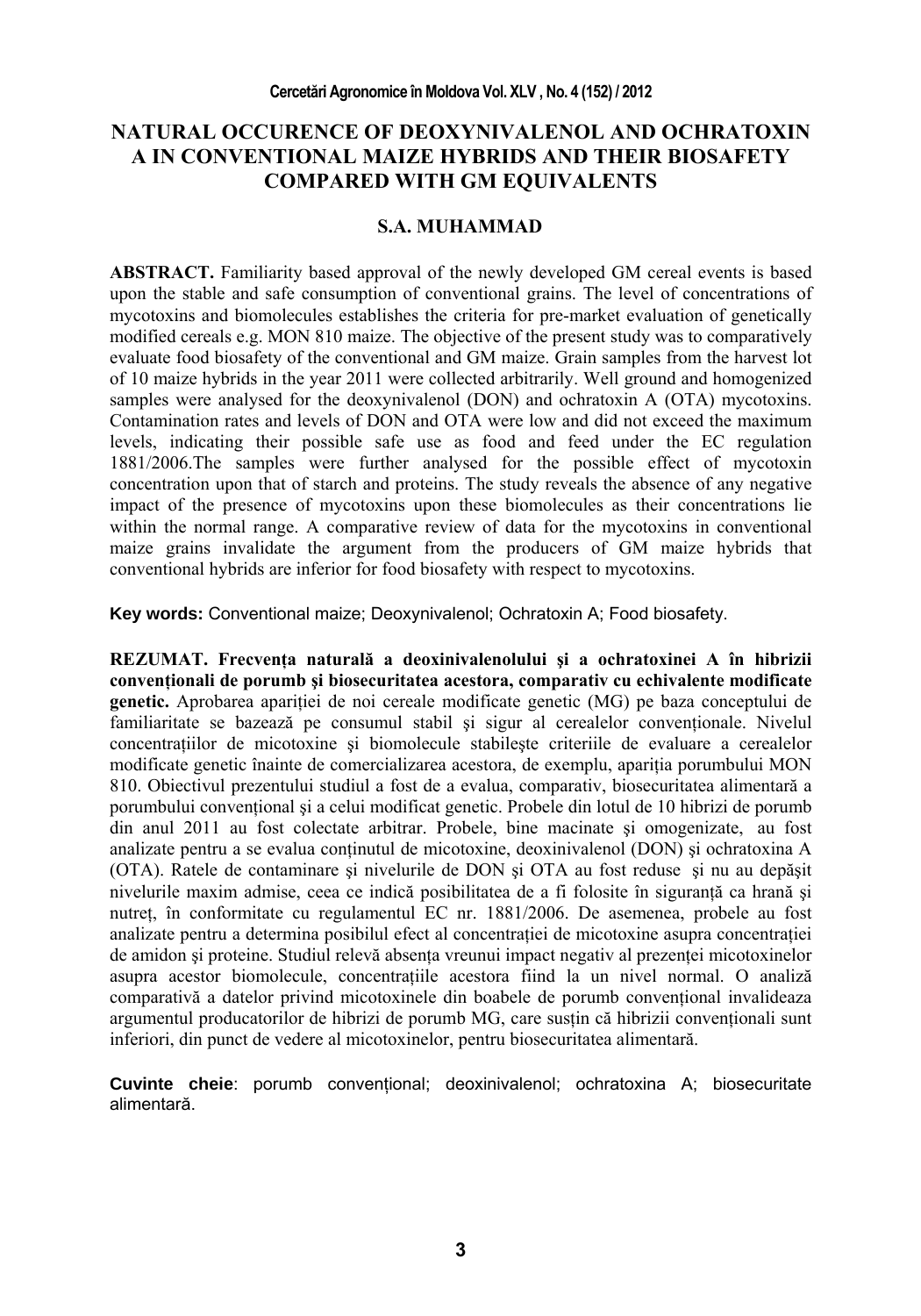## **RESPONSE OF CHICKPEA (***CICER ARIETINUM* **L.) CULTIVARS TO NITROGEN APPLICATIONS AT VEGETATIVE AND REPRODUCTIVE STAGES**

#### **A.A. ALILOO, H. KHORSANDY, S.H. MUSTAFAVI**

**ABSTRACT.** A field experiment was conducted to study the effects of foliar spraying of aqueous solutions 2 and 4% urea at two stages (before and after flowering) and 20 kg/ha urea application in soil (three-week after sowing) on growth, yield and yield components of chickpea cultivars (Azad and ILC 482) under rain-fed conditions. Results showed that the plant height, height of lower pod and 100-seed weight were significantly affected by cultivars. Plant height of Azad cultivar was significantly higher than that of cv. ILC 482. There was no significantly difference between cv. Azad and cv. ILC482 on biological yield. Grain yield of cv. ILC 482 was 4.2% less than that of cv. Azad, however, this difference was not statistically significant. The interaction of urea application  $\times$  cultivar for days to maturity and pods per plant was significant. Lowest days to maturity of Azad were achieved under 20 kg urea applications but for ILC482, it was recorded under 4% urea spraying before flowering. Urea spraying at before flowering of ILC 482 cause reduction in days to maturity, and lowest period was observed at this stage. The effect of urea treatment on plant height was notable but other traits were not significantly affected by nitrogen applications. Highest plant height was obtained by application of 20 kg/ha urea in soil. However, difference among 20 kg urea application, 2% and 4% urea spraying before flowering was not significant. It can be concluded that the nitrogen fertilizer applying in rain-fed chickpea is not effective. Consequently, unused nitrogen in the soil/or plant can cause soil and air pollution.

**Key words:** Chickpea; Nitrogen; Yield; Yield Components.

# **EFFECT OF NITROGEN ON GROWTH AND YIELD OF SORGHUM FORAGE (***SORGHUM BICOLOR* **( L.) MOENCH CV.) UNDER THREE CUTTINGS SYSTEM**

#### **M. AFZAL, A. AHMAD, AU.H. AHMAD**

**ABSTRACT**. A field experiment was conducted on sorghum (*Sorghum bicolor* (L.) Moench cv.) under three cutting system to determine the effect of nitrogen on growth and yield at University of Agriculture Faisalabad, Pakistan, during the season 2010-2011. The experiment was laid out in Randomized Complete Block Design (RCBD), using three replications. There were four levels of nitrogen 0, 50, 75 and 100 kg N/acre in the form of urea. The growth parameters like plant height, number of leaves, leaf area is determined periodically. First reading taken after 20 days of sowing while second and third was taken after 15 days of first cutting. Yield parameter like plant population, fresh and dry weight was determined in three cuttings. Results showed that increasing nitrogen dose increased all growth attributes. Results revealed for first, second and third cuttings showed significant differences at all growth attributes. Thus, the maximum plant height was observed in N4 (100 kg N/acre), having plant height 193.92, 195.24 and 192.79 cm in first, second and third cutting, respectively, which was followed by the treatment N3 (75 kg N/acre), having 179.70 cm in first cutting, while second and third cutting have same plant height 168.62 cm. The exception was the plant population showed non significant behavior in second and third cutting while number of leaves per plant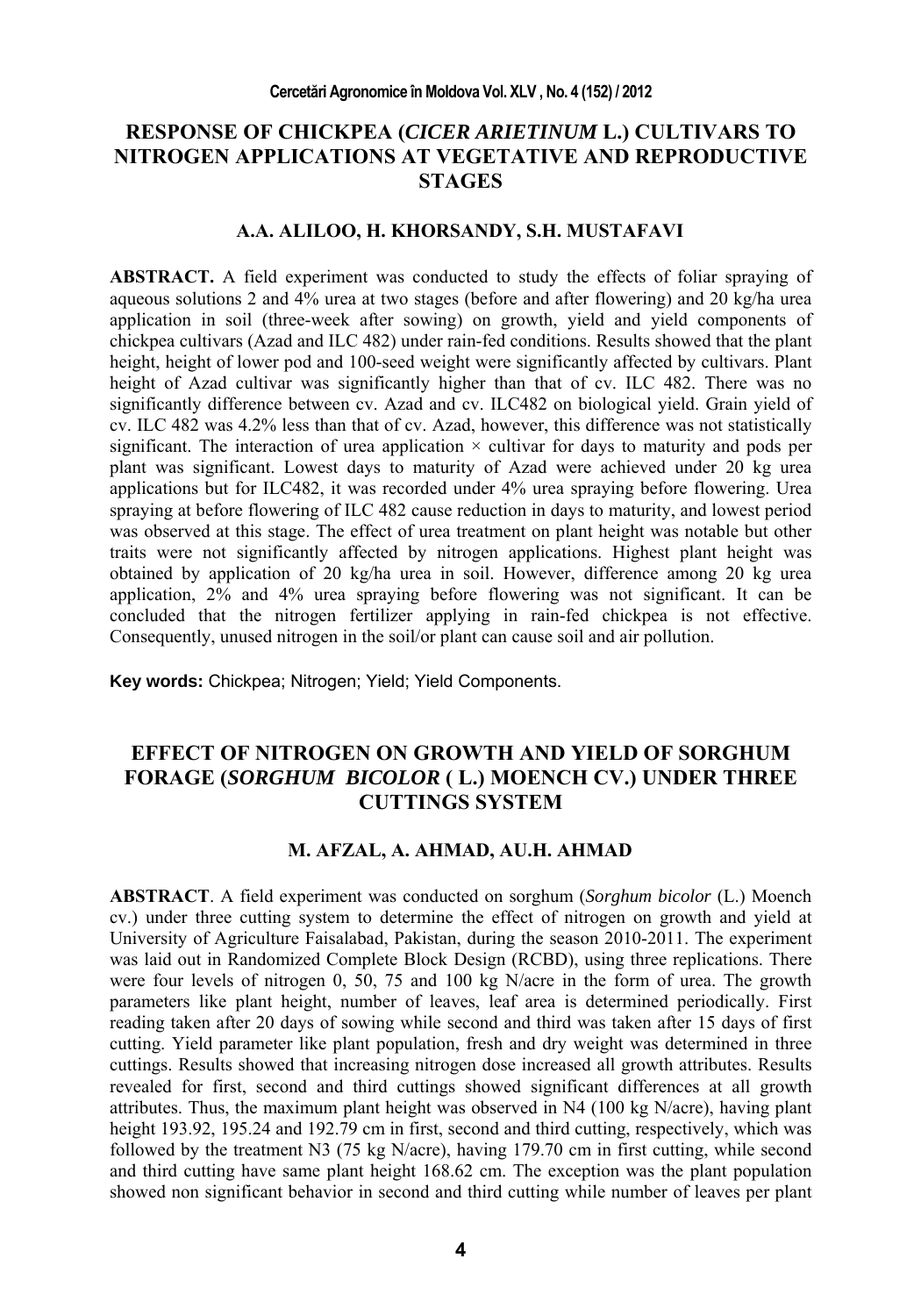in second cutting only and protein % in third cutting showed non significant difference with nitrogen application.

**Key words**: Nitrogen; Growth; Green forage; Protein.

**REZUMAT**. **Efectul azotului asupra creşterii şi a producţiei de sorg pentru furaj (***Sorghum bicolor* **(L.) Moench cv.) folosind un sistem de trei cosiri.** La Universitatea de Agricultură Faisalabad, Pakistan, a fost efectuat, în perioada 2010-2011, un experiment pe un teren cu sorg (*Sorghum bicolor* (L.) Moench cv.), folosind un sistem de trei cosiri, pentru a determina efectul azotului asupra creşterii şi a producţiei de sorg. Experimentul s-a efectuat după metoda blocurilor randomizate, cu trei repetiții. S-au folosit patru niveluri de azot, 0, 50, 75 şi 100 kg N/acru, sub formă de uree. Periodic, au fost măsuraţi parametrii de creştere, cum ar fi înăltimea plantei, numărul de frunze, suprafața frunzei. Prima măsurătoare a fost efectuată la 20 de zile de la însămănțare, iar a doua și a treia la 15 zile de la prima cosire. Parametrii de producție, precum numărul de plante, greutatea plantei proaspete și uscate, au fost calculați folosind trei cosiri. Rezultatele au arătat că o doză mai mare de azot a dus la sporirea caracteristicilor de creştere. Rezultatele, în cazul primei, celei de-a doua şi a treia cosiri, au relevat diferente semnificative ale însusirilor de crestere. Astfel, înăltimea maximă a plantelor a fost observată la N4 (100 kg N/acru), unde s-au înregistrat 193.92, 195.24 si 192.79 cm, respectiv la prima, a doua şi a treia cosire, care a fost urmată de un tratament N3 (75 kg N/acru), cu 179.70 cm la prima cosire, în timp ce la a doua şi a treia cosire s-a înregistrat aceeași înălțime a plantelor, 168.62. Excepție a făcut numărul de plante, care nu a avut un comportament diferit la a doua şi a treia cosire, iar numărul de frunze pe plantă la a doua cosire si concentratia de proteine la a treia cosire nu au prezentat diferente semnificative după aplicarea azotului.

**Cuvinte cheie**: azot; creştere; furaj verde; proteine.

# **RESEARCH REGARDING THE INFLUENCE OF ETHEPHON ON THE RIPE ACEROLA (***MALPIGHIA GLABRA* **L***.***)**

#### **L.P.T. QUOC, C.P. DAT, A.T. HANG, T.H. MI, L.T.T. NGA**

**ABSTRACT.** These days, there are many types of chemicals which have ability to hasten the ripe fruit and affect the quality of fruits like calcium carbide, ethylene, acetylene, gibberellic acid. The objective of this research determines the influence of ethephon (2-chloroethyl phosphonic acid or ethrel) on the ripe acerolas (*Malpighia glabra* L.). Because the acerolas are the common fruit in Vietnam and another Asia countries, it had a lot of water and high nutrition, especially reducing sugars and acid ascorbic. The acerolas samples was soaked into ethephon solution at concentrations of 0, 1, 1.5, 2 and 2.5 % (v/v), then preserved in basket covered with cloth in conditions: temperature  $30\pm1.4$  °C, relative humidity 72 $\pm10$  %. The use of specifications for evaluating were the percentage of ripe fruits, weight loss, the content of reducing sugar, total acidity and sensory evaluation of acerolas. The results showed that acerolas soaked into concentration of 2 %  $(v/v)$  ethephon have stimulated fruits that were the quick and uniform maturity; peel of acerolas was very smooth, red and characteristic flavour. Consumers are not unpleasant with the sensory evaluation quality of fruits soaked with ethephon. The ethephon residue in fruit after treatment did not harm in consumer's health and it was absolutely suitable for the food law in Vietnam.

**Key words:** Ethephon; 2-chloroethyl phosphonic acid; Ethrel; Acerolas; Maturity.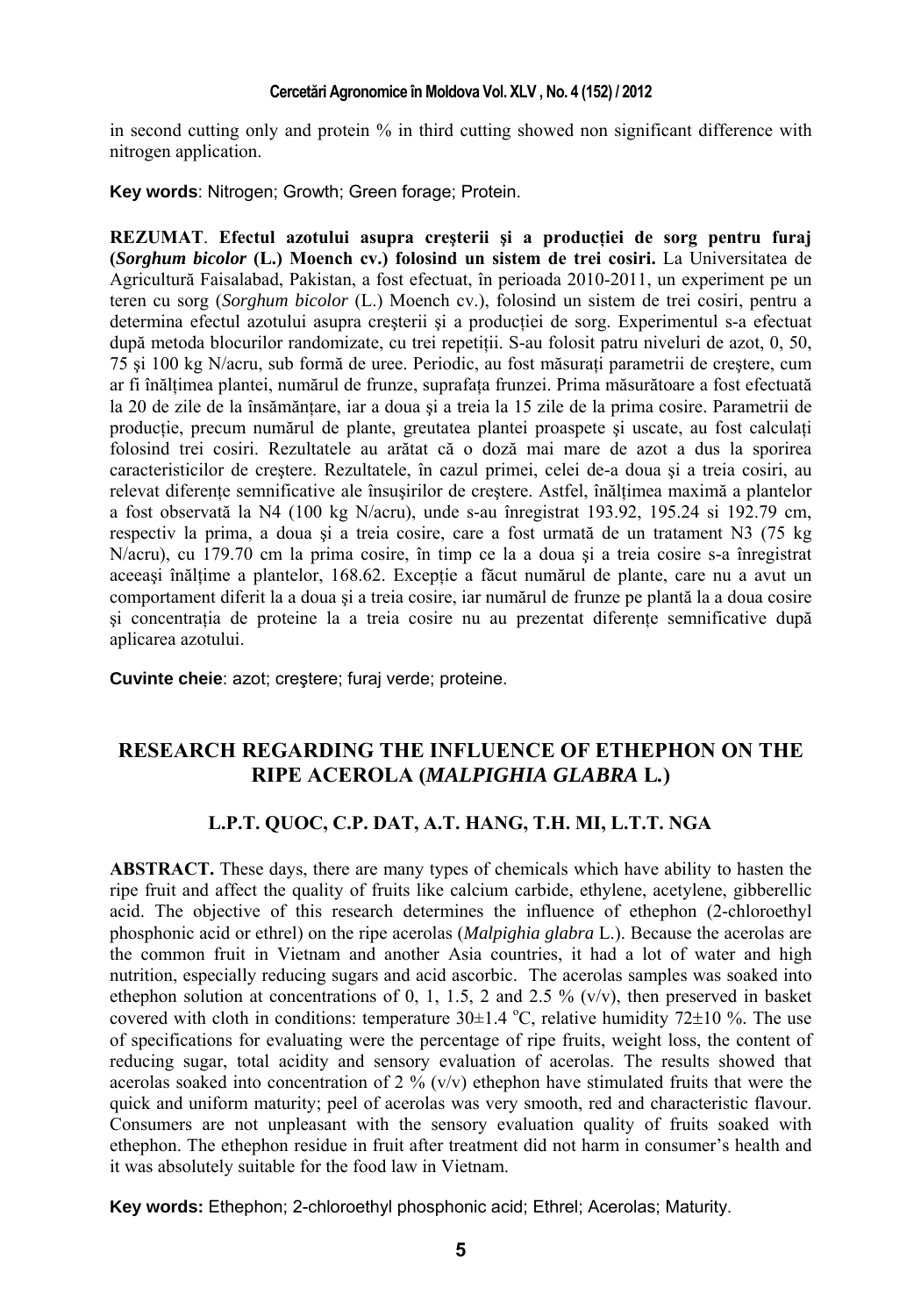### **GIS-AIDED ANALYSIS OF VINEYARDS DAMAGED BY WINTER FROSTS. CASE STUDY: COTNARI VINEYARD (ROMANIA)**

### **L. IRIMIA, C.V. PATRICHE, H. QUÉNOL**

**ABSTRACT.** Thermal regime of Cotnari vineyard, Iaşi County, Romania, was surveyed between 2011-2012 using 10 Tinytag temperature loggers TK-4014, spread in 10 different lands of the vineyard. Research is developed in the framework of the international project TERVICLIM (France), by means of was created a global network of analyses points of vineyard climate, spread in 13 countries from both hemispheres of the globe, at different latitudes. The data recorded by temperature loggers in Cotnari vineyard shows that in 2011- 2012 winter, the minimum temperatures dropped to -28.6ºC, with differences of up to 7.1ºC between the coldest and the mildest lands of the vineyard. Spatial distribution of the most harmful frost (12 February 2012) shows that more than 80% from the vineyard area was exposed to temperatures lower than -24ºC, 17% to harmful temperatures between -21..-24ºC and 3% to temperatures between -18..-21ºC, less damaging to vines. As consequences, the damages in the vine plantations varied from less significant negative consequences for vines in the mildest location, up to massive losses of winter buds, damages of annual branches and frozen vines in the coldest land of the vineyard. Analytical data of winter buds losses spatial distribution shows that at -28.6ºC (absolute minimum temperature for the vineyard), 0.46% (7.29 ha) of vine plantations were exposed to vines losses, 3.81% of plantations to losses of annual branches, 62.49% from vine plantations to winter buds losses exceeding 40%, difficult to compensate by pruning, 13.5% to losses of winter buds exceeding 60%, requiring reestablishing the vegetative potential of vines. The only vine plantations protected by harmful frosts were those located at over 175 m altitude, in the highest lands of the vineyards.

**Key words:** Vines; Vineyard; Frost; Winter buds; Temperature loggers; GIS.

**REZUMAT. Analiza asistată de Sistemul Informatic Geografic (SIG) a podgoriilor afectate de îngheţuri. Studiu de caz: podgoria Cotnari, România.** Regimul termic al podgoriei Cotnari a fost monitorizat în perioada 2011-2012 cu ajutorul a 10 senzori termici Tinytag TK-4014, amplasati în 10 locații diferite din podgorie. Cercetarea se desfăsoară în cadrul proiectului international TERVICLIM (Univ. Rennes 2, Franța), prin care s-a creat o rețea de monitorizare a climatului arealelor viticole cu puncte de observație în 20 de podgorii din 13 ţări, situate la diferite latitudini, în ambele emisfere ale globului. Datele înregistrate de senzorii termici Tinytag în podgoria Cotnari arată că, în iarna 2011-2012, temperaturile minime negative au coborât până la -28.6°C (12 februarie 2012), cu diferențe de până la 7.1°C între cel mai rece și cel mai puțin rece plai al podgoriei. Din analiza distribuției spațiale a gerului din data de 12 februarie 2012 rezultă că mai mult de 80% din plantațiile viticole ale podgoriei au fost expuse la temperaturi mai mici de -24ºC (dăunătoare pentru lemnul multianual), 17% la temperaturi de -21…-24ºC (dăunătoare pentru ochii de iarnă şi lemnul anual) și 3% la temperaturi de -18..-21°C (mai puțin dăunătoare pentru vița de vie). Ca urmare, daunele produse plantatiilor viticole au variat de la nesemnificative pe plaiurile cu climat blând, până la pierderi masive de ochi de iarnă, distrugerea prin îngheţ a coardelor anuale şi chiar distrugerea prin înghet a butucilor de vită de vie. Datele analitice privind distribuția spațială a daunelor provocate viței de vie arată că, la temperatura de -28.6 $\rm ^{o}C$  (minima absolută din iarna 2011-2012), 0.46% (7.29 ha) din suprafaţa podgoriei a fost expusă distrugerii butucilor de vită de vie, 3.81% distrugerii coardelor anuale, 62.49% pierderilor de muguri mai mari de 40%, dificil de compensat prin tăieri, 13.5% pierderilor de muguri care depăşesc 60% si care impun refacerea butucilor de vită de vie. Singurele plantații ferite de înghețurile nocive din iarna 2011-2012 au fost cele situate la mai mult de 175 m altitudine.

**Cuvinte cheie:** butuci de viţă de vie; podgorie; îngheţ; ochi de iarnă; senzori termici; SIG.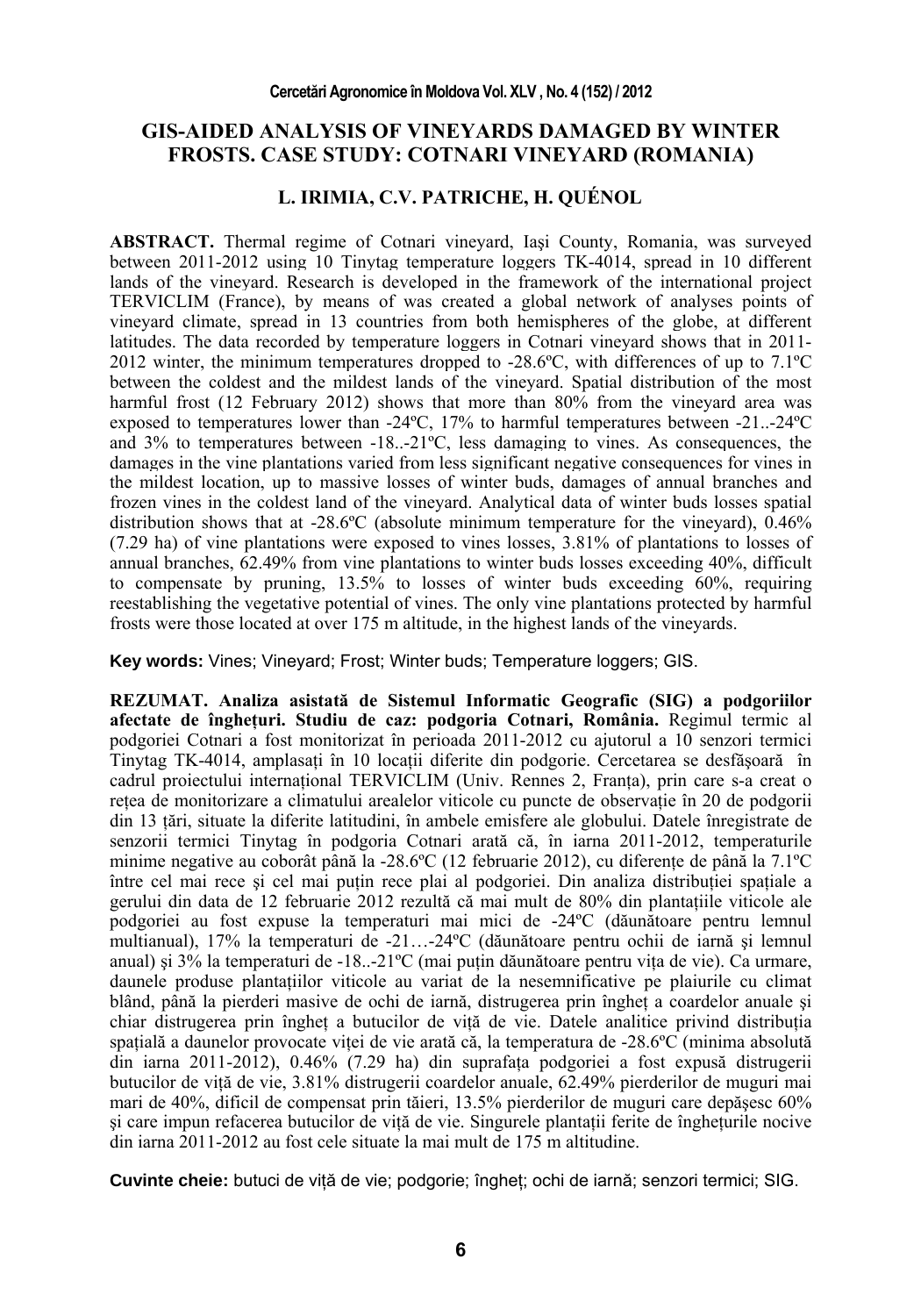## **PHENOLIC COMPOUNDS IN MERLOT WINES OBTAINED THROUGH DIFFERENT TECHNOLOGIES IN IAŞI VINEYARD, ROMANIA**

### **Şt.TUDOSE-SANDU-VILLE, V.V. COTEA, Cintia COLIBABA, B. NECHITA, M. NICULAUA, Maria CODREANU**

**ABSTRACT.** Obtaining red quality wines depends on the raw matter composition and also on the extraction technology, used in the processing of grape and must. Thus, two methods of maceration-fermentation on lees (classical and in rotating tanks), two thermal methods (thermomaceration and microwave maceration) and two methods rarely used industrially in wine-making (cryomaceration and ultrasound maceration) were experimented. Even in the years with less than favorable climatic conditions, from Merlot grape variety one obtained for the most part, legally speaking, quality wines (with the exception of microwave macerated and cryomacerated wines, which had only  $21-22$  g/L non-reducing extract. In regard to alcohol content, all obtained samples had more than 11% vol. The obtained Merlot wines were rich in glycerol (8–9 g/L), fact that favorably influenced their organoleptic traits. Total phenolic content had values between 1,97 and 2,86 g/L for the Merlot wines obtained through maceration-fermentation and thermomaceration. Ultrasound maceration did not favor phenolic extraction from grape skins and the obtained wines were poor in anthocyans and tannins (0,94– 1,1 g/L). In regard to the maceration technology used, free anthocyans were found in variable proportions in wines, between 77 and 91%. The sum of acylated anthocyans participation percentages was between 8,8 and 22,7%, and the ratio between the acetylated and cumarilated participation percentages registered small values, variety-specific, between 1,1 and 2,8.

**Key words**: Merlot; Maceration; Polyphenols; Anthocyans.

**REZUMAT. Compuşii fenolici din vinurile Merlot, obţinute prin diferite procedee în podgoria Iași.** Obținerea vinurilor roșii de calitate depinde atât de compoziția materiei prime, cât şi de tehnologia de extracţie, aplicată la prelucrarea strugurilor şi a musturilor. În acest scop, s-au experimentat două metode de macerare-fermentare pe boştină (clasică şi în cisterne rotative), două metode termice (macerarea cu microunde şi termomacerarea) şi două metode neimplementate pe scară largă în productie (criomacerarea și macerarea cu ultrasunete). Chiar şi în anii cu condiţii climatice mai puţin favorabile, din soiul Merlot s-au obţinut vinuri de calitate, care întrunesc, în mare parte, condițiile prevăzute în legislație, cu excepția celor obtinute prin macerare cu microunde și ultrasunete, care conțin numai  $21-22$  g/L extract sec nereducător. Sub aspectul continutului în alcool, la toate variantele analizate s-au realizat mai mult de 11% vol. Vinurile obținute din soiul Merlot au fost bogate în glicerol  $(8-9 \text{ g/L})$ , ceea ce a influențat favorabil însușirile organoleptice ale acestora. Conținutul în polifenoli totali a avut valori cuprinse între 1,97 și 2,86  $g/L$  la vinurile Merlot, obtinute prin macerare– fermentare şi termomacerare. Macerarea cu ultrasunete nu a favorizat extragerea compuşilor fenolici din pielita boabelor, iar vinurile obtinute au fost sărace în antociani și taninuri (0,94– 1,1 g/L). În functie de modalitatea de macerare, antocianii liberi s-au regăsit în vinuri în proporţii diferite, variabile între 77 şi 91%. Suma dintre proporţiile de participare ale antocianilor acilaţi s-a situat între 8,8 şi 22,7%, iar raportul dintre procentele de participare ale antocianilor acetilaţi şi cumarilaţi a înregistrat valori mici, specifice soiului, situate în intervalul 1,1–2,8.

**Cuvinte cheie**: Merlot; macerare; polifenoli; antociani.